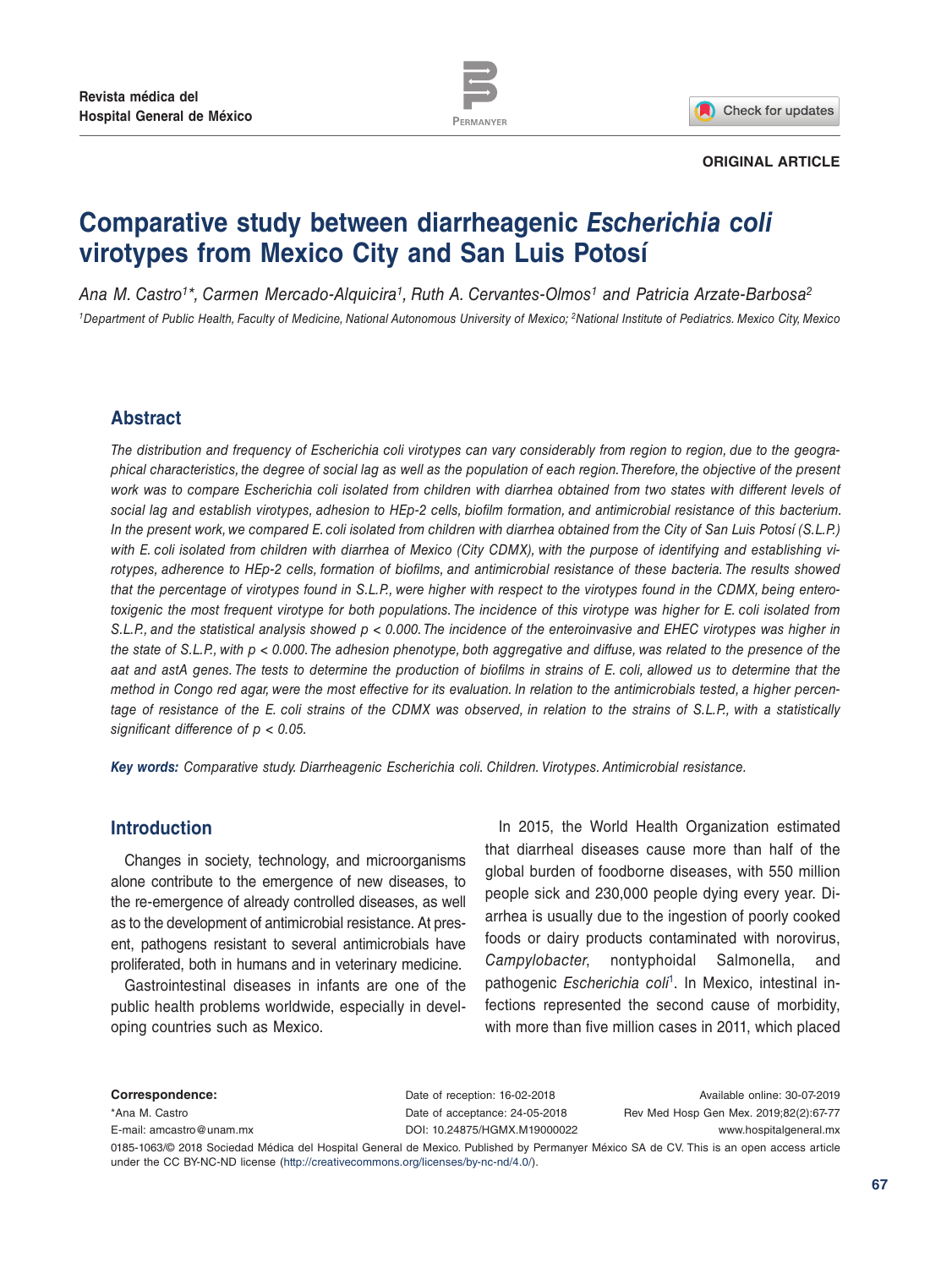this condition as an important public health problem, since the national incidence increased for the third consecutive year, with the most vulnerable sector being children under 5 years of age<sup>[2](#page-10-1)</sup>.

In 2013, acute diarrheal disease (ADD) was the second cause of morbidity in the population under 5 years of age in the state of San Luis Potosi (S.L.P.), where the disease can present serious complications in children, due to some circumstances such as having a birth weight of < 2.5 kilos, have not received breastfeeding, have some degree of malnutrition, and do not have the complete vaccination schedule according to their ag[e3.](#page-10-2) In 2013, the number of children under 5 years with ADD was approximately 40 thousand case[s4.](#page-10-3) The incidence of ADD in this state may be due to the social backwardness, since according to the National Council for the Evaluation of Social Development Policy (CONEVAL) in the year 2012, SLP occupied tenth place in social backwardness at the national level, while Mexico City was located at 31 places, with a very low degree of social lag<sup>[5](#page-10-4)</sup>.

Among the virulence factors of *E. coli* are adhesins and toxins. Pathogenic strains of *E. coli* have specific adhesion factors<sup>[6](#page-10-5)</sup>, which allow them to colonize the intestine. These adhesions can be divided into two groups: fimbrial adhesins and afimbrial adhesins<sup>[7](#page-10-6)</sup>. The afimbrial adhesins are outer membrane proteins such as intimin[6](#page-10-5).

Bacterial toxins are of two types, lipopolysaccharide endotoxins and exotoxins. Exotoxins are classified as enterotoxins, cytotoxins, and neurotoxins. Enterotoxins produce watery diarrhea and inflammatory diarrhea cytotoxins, whose bowel movements contain blood and mucu[s7](#page-10-6) . Once *E. coli* has colonized the intestine, the damage is caused by the production of enterotoxins, cytotoxins as well as by invasion of the target cell.

Based on their mechanism of damage, *E. coli* are classified into six pathotypes: Enterotoxigenic (ETEC), Enterohemorrhagic, also known as producers of STx toxin (EHEC), Enteropathogenic *E. coli* (EPEC) is classified in tEPEC (they have the bfpA + genes) eaeA) and aEPEC (possesses the eaeA gene), Enteroaggregative *E. coli* (EAEC), enteroinvasive (EIEC), and diffuse adherence *E. coli*[6](#page-10-5).

Savarino et al. $8$  have considered the astA gene, which codes for the EAST1 enterotoxin, as a characteristic of the EAEC group. On the other hand, Nataro et al. $9$  recognized two different phenotypes of *E. coli*, belonging to the enteroadherent strain: diffuse and enteroaggregative, this discovery is the first description of EAEC. The enteroaggregative adhesion is characterized by a formation of "stacked brick" (stacked-brick in English), where bacteria adhere to both the cell surface and the glass of the preparation. The reproducibility presented by this trial has made it a standard test for the determination of the aggregative adhesion phenotype and thus the identification of the EAEC virotype. In addition to, molecular assays such as the production of the EAST1 toxin, encoded by the astA gene<sup>8</sup>, the aat gene, which codes for a protein called dispersion, as well as the chromosomal gene AggR present in a pathogenicity island of *E. coli* was identified<sup>10</sup>.

In nature, microorganisms rarely live in isolated colonies of a single species, generally, living in communities called biofilms<sup>11</sup>. Biofilm is a term used to define biological systems or a matrix with bacterial populations adhered to each other and/or to a surface. This structure allows bacteria to take refuge from harmful factors such as the environment, antibiotics, and immune system, among others<sup>11</sup>.

The architecture is not solid, on the inside microcolonies are communicated by microchannels that favor the entry of nutrients and elimination of waste products<sup>12</sup>.

Recently, it was found that the moment when *E. coli* begins to form the biofilm, the bacteria become ovoid and smaller to eventually enter a stationary phase where they stop dividing. As this occurs, they begin to produce and excrete autoaggregation curli fibers. These curli fibers, at the molecular level, are proteins assembled in an amyloid structure, which allows their staining with Congo Red<sup>[13](#page-10-12)</sup>.

The presence of biofilm produced by *E. coli* had been considered a very important virulence factor since it has been related to antimicrobial resistance. The formation of this structure was detected in catheters, medical instruments and heart valves, favoring the chronicity of the ailments and making their elimination difficult<sup>[13](#page-10-12)</sup>.

For the study of the biofilm production of different microorganisms, several methodologies have been developed, among them are the Christensen Tube Method and the Congo Red in agar plates. Christensen et al.<sup>14</sup> were recognized one of the first groups to develop methodologies to determine the production of biofilm. When conducting various investigations of intrahospital infections, they found a certain mucoid substance in catheters, heart valves, and prostheses, among others and were associated with infections caused by coagulase-negative staphylococci (usually *Staphylococcus epidermidis*) that produce what they called at that time, slime.

Ensuring that the Christensen method is not always successful in determining biofilm production and that variations in the culture medium affect the results,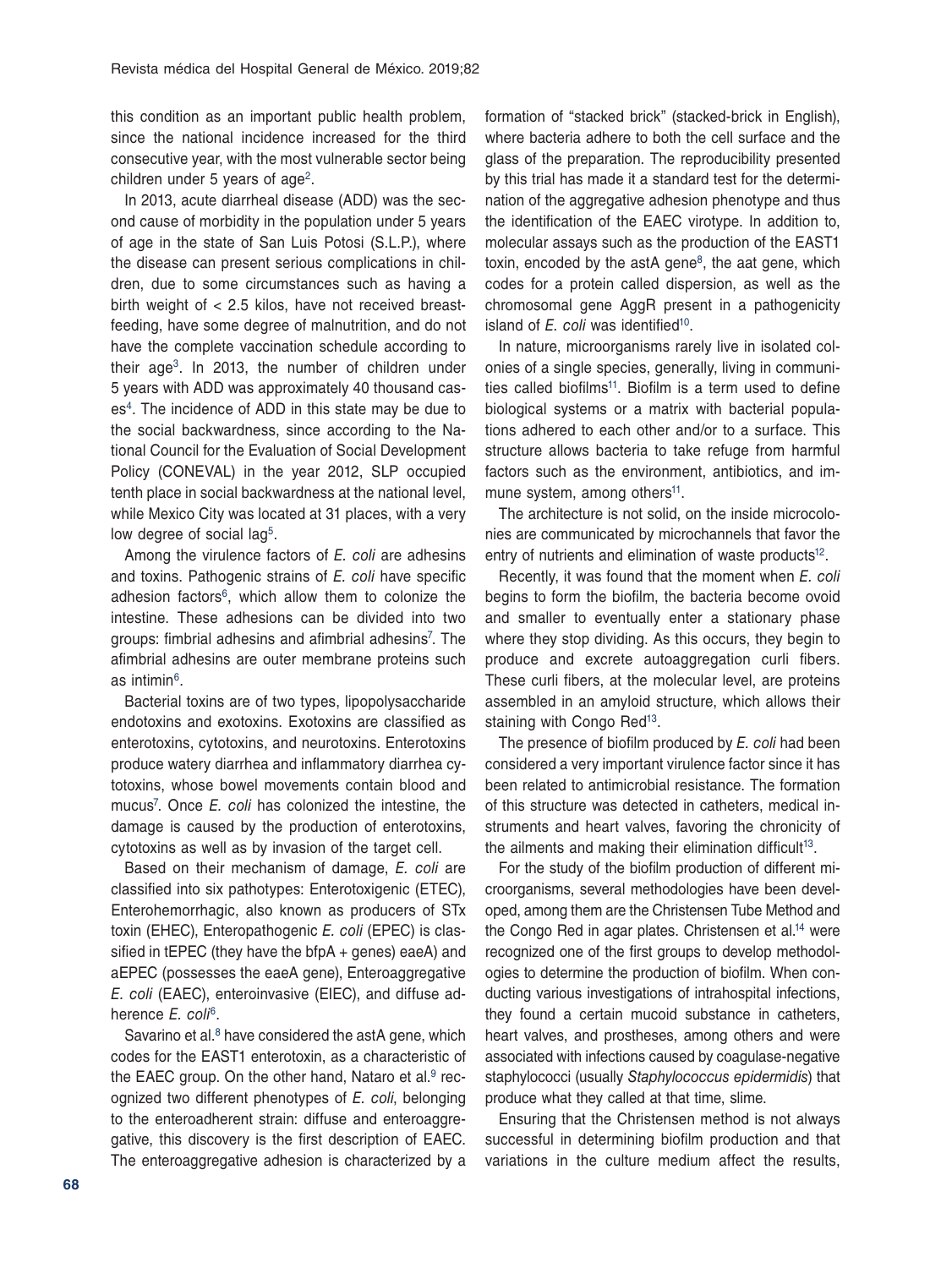Freeman et al[.15](#page-10-14) described an alternative methodology to detect the production of biofilm on a solid medium. This method is based on the coloration of the bacterial colonies, thanks to the Congo red dye present in the brain-heart infusion agar plates.

In both Latin America and North America, epidemiological studies were conducted and the purpose was to determine different pathotypes associated with diarrhea cases in children. These studies demonstrated that *E. coli* that belongs to the ETEC and EPEC pathotypes are the main isolated pathogens<sup>[15](#page-10-14)-17</sup>. In regard to Mexico, since 1987, several studies showed the presence of EPEC in most of the isolates obtained from patients with a prevalence of 17-19% of cases of infant diarrhea[18](#page-10-16). In 2005, Estrada et al. reported the presence of four *E. coli* pathotypes in a community bordering Mexico City.

On the other hand, despite the efforts made for the prevention and control of infectious diseases, they continue to represent a global public health problem due to both emerging and re-emerging microorganisms.

Among the pathogens that are emerging and resistant to antimicrobials are *E. coli*, which affects humans and different animal species. Multiple investigations in both humans and animals show resistance to the most frequently used antimicrobials<sup>19[-22](#page-10-18)</sup>. Bacteria are generally resistant to more than one antimicrobial $21$ . Studies in Mexican children show that these bacteria cause diarrhea disease in hospitalized children and are resistant to trimethoprim-sulfamethoxazole (TMP-SMX) and ampicillin (AM). These drugs are mostly used in the treatment of pediatric diarrhea<sup>17</sup>. In the State of S.L.P., there are no studies in this regard.

For the aforementioned, the objective of the present work was to compare the *E. coli* isolated from children with diarrhea obtained from two states with different degree of social lag and establish the virotypes, adhesion to HEp-2 cells, biofilm formation and antimicrobial resistance of said bacteria.

# **Materials and methods**

#### *Bacterial strains and characterization*

The study was conducted from 38 stool samples from children with diarrhea from the Dr. Ignacio Morones Prieto Central Hospital in the state of SLP and 27 stool samples from children from the National Institute of Pediatrics (INP) of Mexico City. The samples were taken by highly qualified personnel; later they were transported to the laboratory in the Cary Blair medium. Once in

|                              |  |  | <b>Table 1.</b> Percentage of genes found in <i>E. coli</i> strains |
|------------------------------|--|--|---------------------------------------------------------------------|
| from each population studied |  |  |                                                                     |

| <sup>1</sup> Genes             | % of Strains<br><b>Mexico City</b> | % of Strains<br><b>S.L.P.</b> |
|--------------------------------|------------------------------------|-------------------------------|
| $LT^*$                         | 30                                 | 57                            |
| $ST^*$                         | 14                                 | 37                            |
| $ST: LT*$                      | $\overline{2}$                     | 27                            |
| ia'                            | $\overline{4}$                     | 28                            |
| $St \times 1^*$                | 3                                  | 22                            |
| $St \times 2$                  | $\bf{0}$                           | 9                             |
| $St \times 1:St \times 2$      | 0                                  | 5                             |
| $St \times 1:St \times 2:eaeA$ | 4                                  | $\bf{0}$                      |
| eaeA                           | 9                                  | 9                             |
| bfpA                           | $\overline{2}$                     | $\mathbf{0}$                  |
| astA                           | 14                                 | 13                            |
| aat                            | 3                                  | $\mathbf{1}$                  |
| astA:aat                       | 3                                  | $\bf{0}$                      |

Genes that code for: *LT:* heat‑labile toxin; *ST:* heat‑stable toxin; *St × 1* and *St × 2:* "Shiga‑like" cytotoxins; *eaeA*: gene that codes for intimina; *bfpA:* codifies for pili hair formers; *ial:* invasiveness; *astA:* enteroaggregative toxin heat stable EAST1; *aat*: gene that participates in the secretion of the protein called dispersin. \*p < 0.05; S.L.P.: San Luis Potosí.

the laboratory, they were planted on MacConkey agar medium (DIBICO®) and incubated at 37°C for 24 h. One to five colonies were selected, with morphological characteristics of *E. coli*. Subsequently, conventional biotyping tests were performed to confirm the presence of *E. coli*. From these tests, 100 strains of *E. coli* from S.L.P. and 100 strains of *E. coli* from Mexico City were obtained. In addition to these biochemical tests, the production of β hemolysis was evaluated. To do this, the strains of *E. coli* were seeded on 5% sheep blood agar, incubated at 37°C for 24 h and subsequently the β hemolysis was evaluated by observing the total destruction of the erythrocytes. Reference strains A panel of *E. coli* reference strains were used as positive controls for the different polymerase chain reaction (PCR) assays, antibiograms, and adhesion to HEp-2 cells. Strains TB334C (Stx1 +, Stx2 +, eaeA +), B-171 (BfpA +, eaeA +), EIEC O124: H30 (ial +), and O407: H1 (LT +, ST +) were kindly donated by Dr. Estrada García of the Research Center and Advanced Studies (CINVESTAV), EAEC 044: H18 (aat, astA) strain donated by Dr. Chattaway of Public Health England. Finally, O42 and C600 (K12) strains were provided by the National Epidemiological Reference Institute of Mexico (INDRE).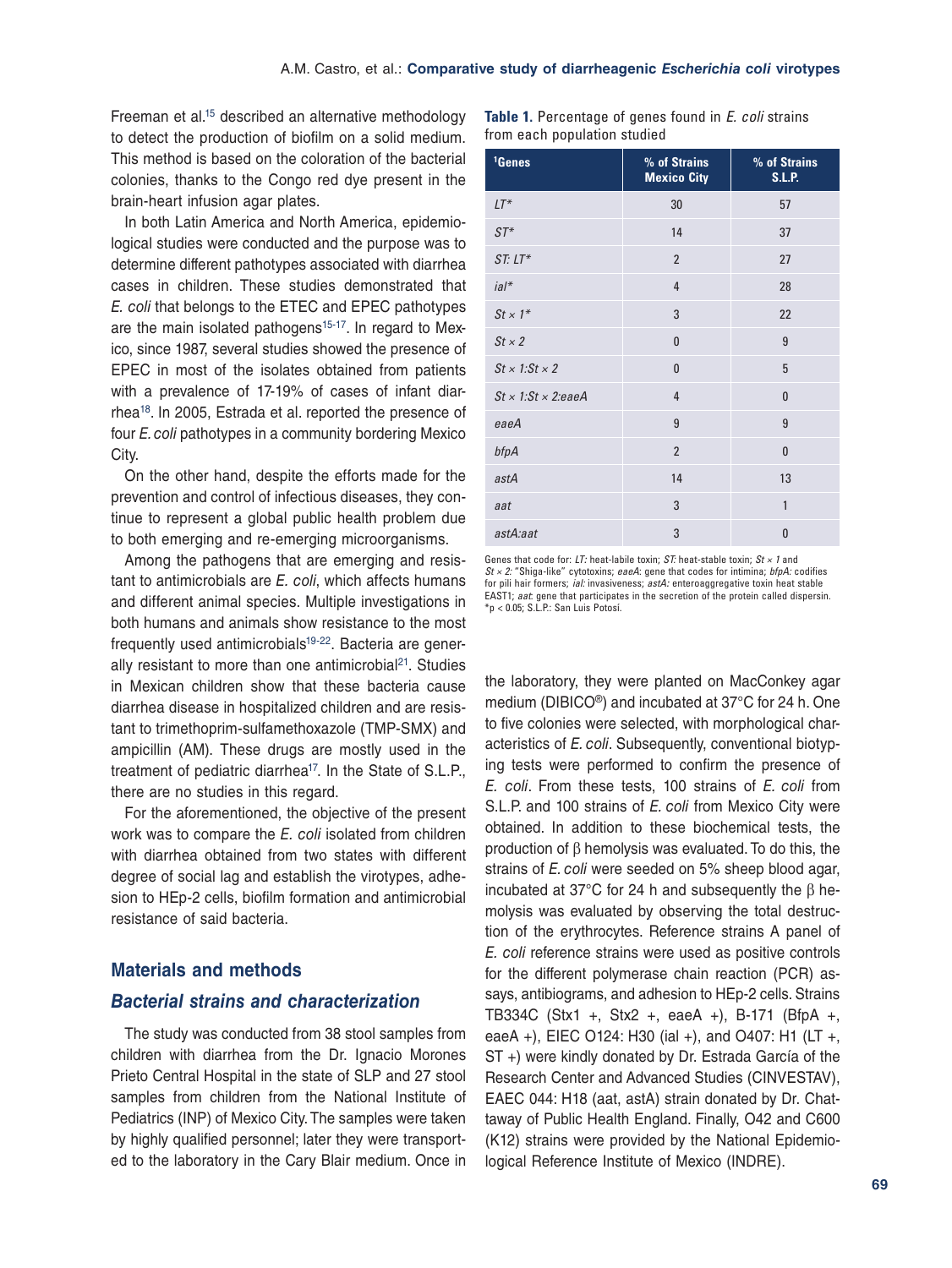## *DNA extraction and PCR reaction*

The genomic DNA of the *E. coli* isolates was extracted by the boiling method, previously described by Al-Gallas et al.[23.](#page-10-20) The PCR (single or multiple) allowed to detect genes that code for the toxins (LT, STa, Stx1, Stx2, and EAST1) and genes that code for adhesins (intimina, eae, pili Type IV, bfpA, for invasiveness and gene that codes for dispersin, aat). The PCR reactions used for the amplification of the different genes were carried out using Apex Taq DNA polymerase (Genesee Scientific, USA) and primers. The 50 µl reaction mixtures contained the following: 1X buffer (100 mM Tris-HCl, pH 8.5, 500 mM KCl, 15 mM MgCl2, 1% Triton X-100), 0.2 mM of each dNTP (Apex dNTP mixture, 10 mM), 0.25 µM of each primer, 2.0 U of Apex Taq DNA polymerase, 3 µl of tempered DNA, and 37 µl of nuclease-free water. The multiplex PCR products (mPCR) were separated on a 2% Agarose gel (Amresco, Ohio, USA). The amplified PCR products were visualized with ethidium bromide under a UV illuminator and recorded using the Digidoc Imaging System (UVP, CA, U.S.A.).

#### *Antimicrobial susceptibility assays*

The antimicrobial susceptibility test was carried out to determine the profiles of susceptibility and resistance of the bacteria to the antibiotics tested. For this, the paper disc diffusion method was used. Impregnated antimicrobial discs with AM (10 mu.g), amikacin (30  $\mu$ g), kanamycin (30 µg), cephalothin (30 µg), amoxicillin/ clavulanate (30 µg), cefotaxime (30 μg), TMP/SMX (1.25 mu.g/23.75 µg), and cefoxitin (30/mg). These discs (6 µm diameter) were placed in an automatic Sensi Disc dispenser (DB BBL Sensi Disc Antimicrobial Susceptibility Test Discs, Sparks MD, USA). The inoculated agar plates were incubated at 37°C for 18-24 h. After incubation, the diameters of the zone of inhibition of the antibiotic were measured. The results were used to classify the isolates as resistant, intermediate, or susceptible to a particular antibiotic, using standard reference values as shown in the National Committee for Clinical Laboratory Standards 2014. Multidrug resistance defined as resistance to three or more different classes of antibiotics.

#### *Adhesion test in HEp-2 cells*

One hundred strains of *E. coli* previously identified as EAEC (ast1 + and/or aat +) were tested for adhesion to HEp-2 cells, as described by Donnenberg and Nataro<sup>[24](#page-10-21)</sup>, with modifications. In summary,  $6.0 \times 10^{-5}$ HEp-2 cells were cultured in DMEM medium with high glucose content (Biowest, Miami FL, USA) supplemented with 10% fetal bovine serum (Biowest, Miami FL, USA) and 1% antibiotic/antifungal solution (PAA, Pasching, Austria). The cells were placed in 24-well plates (TPP, Switzerland) containing a glass lentil and incubated until reaching a confluence of 80-90% (1-2 days). The HEp-2 cells were washed 3 times with sterile PBS, 500 µl of fresh DMEM medium without fetal bovine serum or antibiotics were added.

One day before the experiment, the *E. coli* strains were grown overnight in 1.5 ml of LB medium with 1% D-mannose and the concentration was adjusted to 0.5 UMF (2  $\times$  108 CFU/ml) with sterile PBS. The cultures were centrifuged and then resuspended in 1 ml of sterile PBS. 50 µl of the bacterial suspension was mixed with 450 µl of DMEM medium without fetal bovine serum or antibiotics and inoculated into cultures of HEp-2 cells. The infected cells were incubated for 3 h at  $37^{\circ}$ C under a 5% CO<sub>2</sub> atmosphere and washed 5 times with sterile PBS, fixed with absolute methanol for 1 min and stained with 10% Giemsa. Adherence patterns were assigned according to the description of Nataro and Kaper<sup>6</sup>.

Controls in each experiment included strains of *E. coli* O42 that showed aggregate adhesion and *E. coli* K12 that did not bind to HEp-2 cells.

#### **Results**

The present study was carried out with 200 strains of *E. coli*, 100 of them from the Central Hospital Dr. Ignacio Morones Prieto of the state of S.L.P., and 100 from the INP, from the Mexico city.

The β-hemolysis assay showed that of the 200 strains of *E. coli* studied, 25 had β-hemolysis, of which 14 were from Mexico city and 11 from S.L.P.

#### *Identification of virulence genes of E. coli*

Through the PCR assay, nine virulence genes were identified, of which five code for toxins (LT, ST, STX1, STX2, and astA), two for adhesins (bfpA and eaeA), one for invasiveness (ial), and a gene that participates in the secretion of the protein called dispersin, aat.

As can be seen in [Table 1](#page-4-0), of the strains of *E. coli* isolated from the Mexico city, 30% presented the LT gene; 14% the ST gene, 14% the astA gene, and 4% the ial gene. While for the state of S.L.P., 57% of the strains presented the LT gene; 37% presented TS; 27%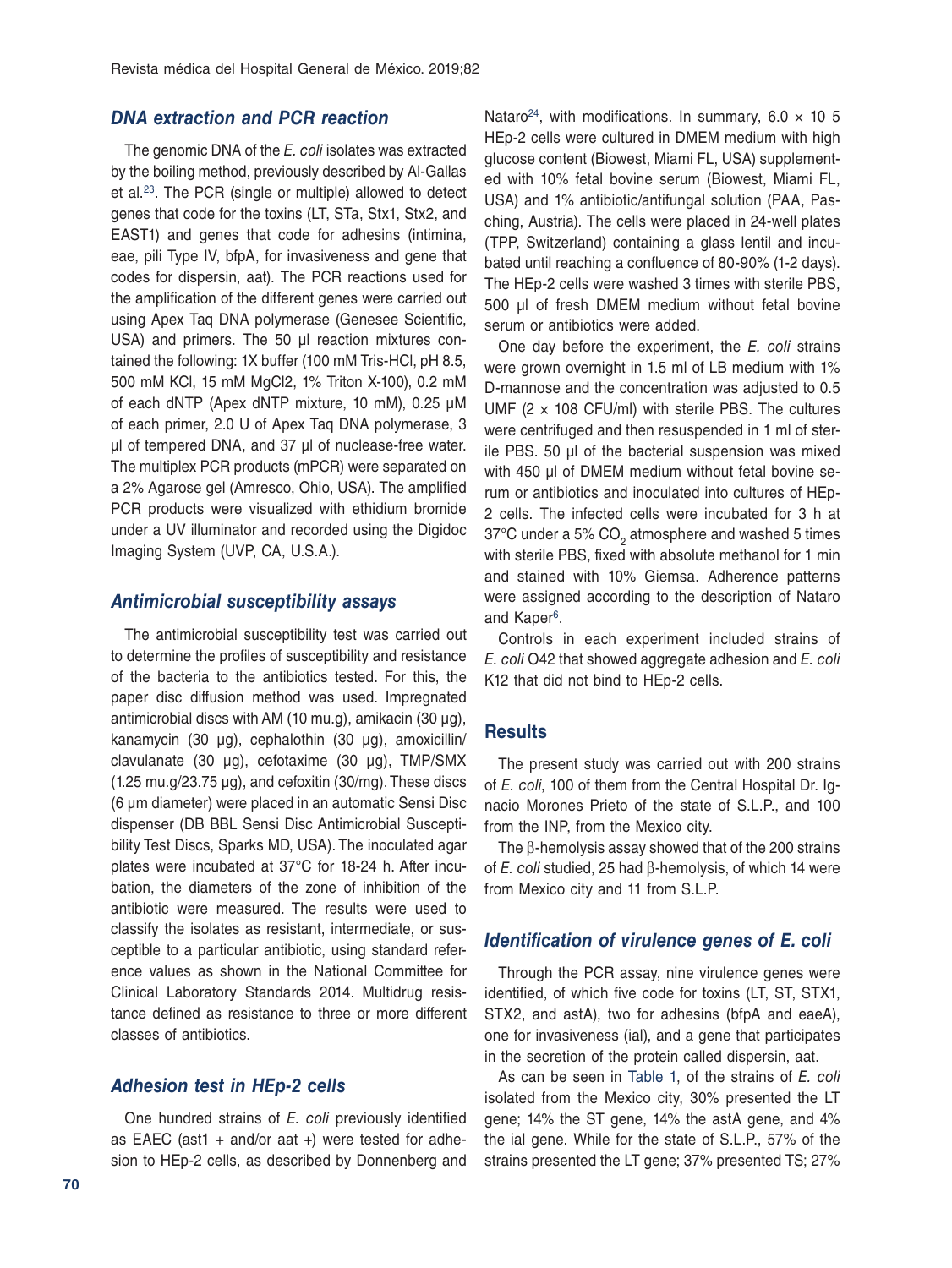<span id="page-4-0"></span>**Table 2.** Type of adherence and genes that carry strains of *E. coli*

| <b>Location</b>                | <b>Number of</b><br><b>strains</b> | <b>Genes</b>     | <b>Type of adherence</b> |                |              |
|--------------------------------|------------------------------------|------------------|--------------------------|----------------|--------------|
|                                |                                    |                  | AA                       | <b>AD</b>      | N            |
| <b>CDMX</b>                    | 14                                 | $astA+$          | $\mathbf{1}$             | 10             | 3            |
|                                | $\bf{0}$                           | $a$ at+          | $\bf{0}$                 | $\mathbf{0}$   | $\bf{0}$     |
|                                | 3                                  | $astA + : aat +$ | $\mathbf{0}$             | $\overline{2}$ | 1            |
| <b>Total</b><br><b>Strains</b> | 17                                 |                  |                          |                |              |
| S.L.P.                         | 13                                 | $astA+$          | $\overline{4}$           | $\overline{4}$ | 5            |
|                                | 1                                  | $a$ at+          | $\mathbf{0}$             | $\mathbf{0}$   | 1            |
|                                | $\mathbf{0}$                       | $astA + : aat +$ | $\mathbf{0}$             | $\mathbf{0}$   | $\mathbf{0}$ |
| <b>Total</b><br>strains        | 14                                 |                  |                          |                |              |

AA: aggregate adherence; AD: diffuse adhesion; N: negative adhesion; S.L.P.: San Luis Potosí.

presented the LT: ST genes; 28% presented the ial gene, 22% presented the STX1 gene, 13% the antler gene, and 9% presented the eaeA gene. These being the most prevalent among the nine genes studied. The statistical analysis showed significant differences  $(p < 0.05)$  for the LT, ST, LT: ST, ial, and STX1 genes.

## *Virotypes*

The identification of virulence genes allowed us to classify *E. coli* into virotypes. This classification was made according to what was published by Estrada-García et al.<sup>17</sup> (Fig. 1) and obtained the following results. For Mexico City: ETEC was 49% and in SLP was 67%. The statistical analysis showed a significant difference with a  $p = 0.009$ . EAEC in Mexico City was presented in 14% and in S.L.P. was 14%. EIEC in Mexico City with 4% and in S.L.P. was 28%, and the statistical analysis showed a significant difference of p = 0.000. EHEC for Mexico City with 3% and in S.L.P. was 30%, and the statistical analysis showed a significant difference with a  $p = 0.000$ . The percentage of strains that were aEPEC in Mexico City was 9% and for S.L.P. was 5%.

## *Adherence assay to HEp-2 cells*

Adherence is one of the first factors for pathogenic *E. coli* strains to cause diarrheal infections. For this purpose, a gold standard test was considered for the identification

of the EAEC virotype. This test consists of adherence of the bacteria to a monolayer of HEp-2 cells.

As can be seen in table 2, of the 17 strains of *E. coli*  that were evaluated for Mexico City, only one strain presented aggregative adherence (AA) and it was astA +. Twelfth strains showed diffuse adherence (AD) and of which two presented both astA and aat genes. The remaining four strains did not present any adherence pattern. Patterns of adherence of *E. coli* to HEp-2 cells [\(Fig. 2](#page-5-0)). [Figure 2A](#page-5-0) shows negative control of adhesion of *E. coli* and we used the strain K-12. [Figure](#page-5-0)  [2B](#page-5-0) shows the positive control of aggregate adhesion and we used the strain O:42. [Figures 2C, D, E and F,](#page-5-0)  show different patterns of adherence, these strains of *E. coli* were isolated of samples from the CDMX and S.L.P.; C) shows diffuse adherence, the *E. coli* strain comes from S.L.P.; E) Shows aggregative adherence, the E. coli strain comes from the CDMX; F) shows aggregative adherence and the *E. coli* strain comes from S.L.P.

For S.L.P., 13 strains presented the astA gene of which four presented AA, four presented AD, and five strains did not present adherence. Regarding the strain that possesses the aat gene, it did not show adherence (Table 2).

#### *Biofilm production*

To evaluate the biofilm production, the Congo red and Christensen agar assays were used for which the strains that showed mobility were taken into account. Of the *E. coli* isolated from the CDMX, 60% were mobile and 84% for S.L.P.

## *Congo red agar assay*

Of the 60 strains of flagellated *E. coli* isolated from the CDMX, only 42 strains formed biofilm and of which 11 were strong producers of biofilm (++), 31 were considered weak producers of the biofilm (+), and 18 strains were negative. For SLP, of the 84 strains of flagellated *E. coli*, only 64 strains formed biofilm, of these 28 were strong producers (++), and 36 strains were weak producers of biofilm (+), and 20 of them were negative ([Table 3\)](#page-5-0). In [figure 3](#page-6-0), the staining acquired by the colonies when producing biofilm is observed.

# *Christensen method (tube method)*

According to the Christensen method, of 60 flagellate strains of *E. coli* for CDMX, 11 strains were biofilm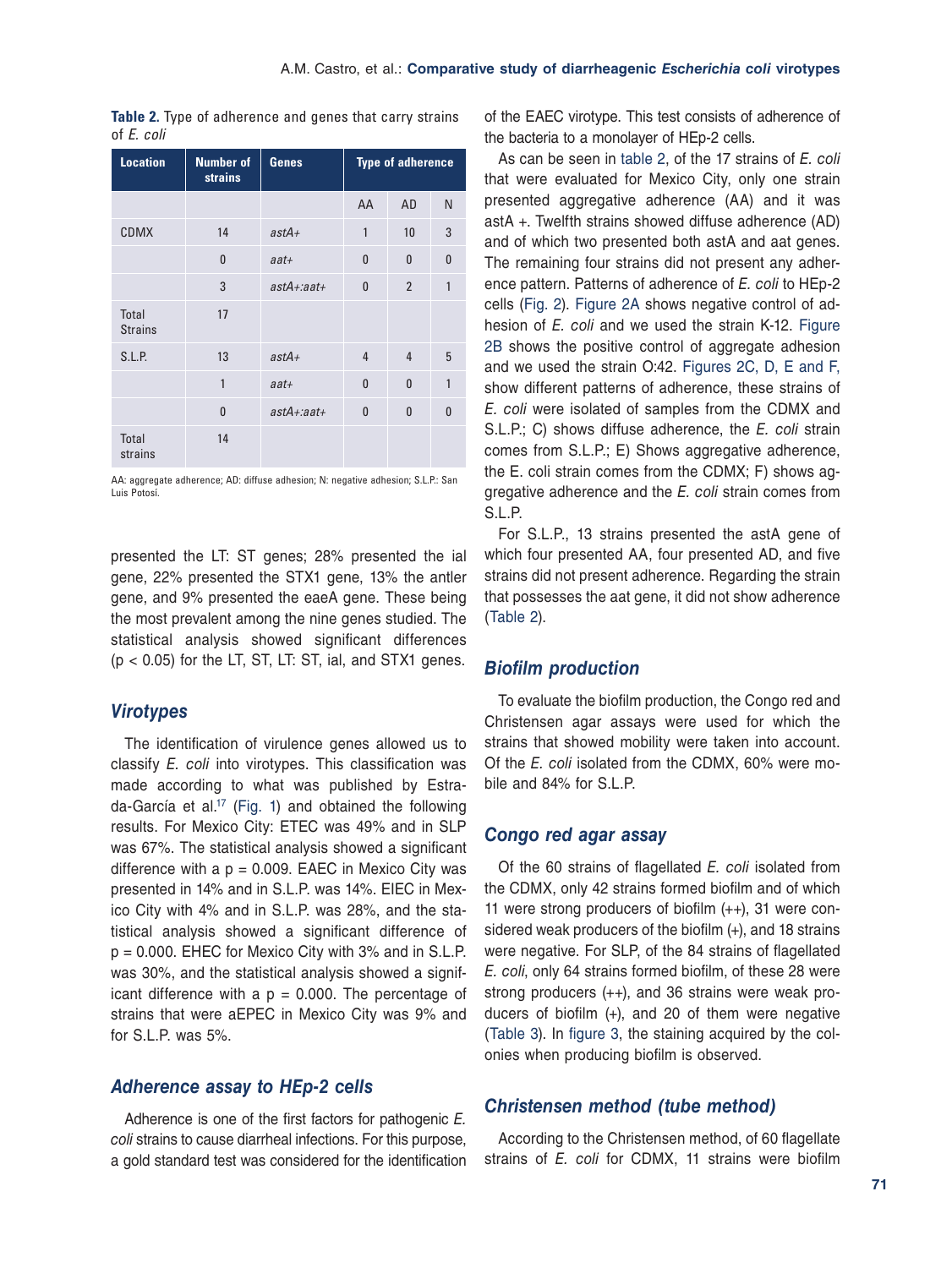<span id="page-5-0"></span>

**Figure 1.** Cefoxitin, amikacin, cefotaxime, kanamycin, sulfamethoxazole/trimethoprim, amoxicillin/clavulanic acid, Ampicillin, cefalotin. \*p < 0.00.



**Figure 2. A:** Negative control *Escherichia coli* strain K:12 ×100; **B:** Positive control aggregate adhesion strain *E. coli*  O:42 ×100; **C:** Diffuse adhesion strain ×100 Mexico City; **D:** Diffuse adhesion strain ×100 San Luis Potosi (S.L.P.); **E:** Aggregates adhesion strain ×100 Mexico City; **F:** Aggregates adherence strain ×100 S.L.P.

|                                | <b>Red agar</b> | Congo          |  |
|--------------------------------|-----------------|----------------|--|
|                                | CDMX $n$ $(\%)$ | $S.L.P. n$ (%) |  |
| $(++)^1$                       | 11(19)          | 28 (33)        |  |
| $(+)^1$                        | 31(51)          | 36(43)         |  |
| Total positive strains         | 42 (70)         | 64 (76)        |  |
| $(-)^1$ Total negative strains | 18(30)          | 20(24)         |  |
| Total strains evaluated        | 60 (100)        | 84 (100)       |  |

**Table 3.** Biofilm evaluation of *E. coli* strains by the

Congo red agar method (ARC)

1 (++) strong biofilm‑producing strains, (+) weak biofilm‑producing strains. (−) non‑biofilm‑producing strains. S.L.P.: San Luis Potosí.

producers, while for S.L.P. of 84 flagellate strains of *E. coli*, 18 strains were biofilm producers. The number of strains that were not biofilm producers for CDMX was 48 strains and 66 strains for S.L.P. (Table 3). [Figure 4](#page-6-0)  shows the staining of the tube wall inoculated with a biofilm-producing strain.

# *Antibiogram*

To evaluate the resistance and sensitivity to certain antibiotics, antibiogram tests were performed. As we can see in [figure 5,](#page-7-0) the strains of *E. coli* isolated from Mexico City showed 75% resistance to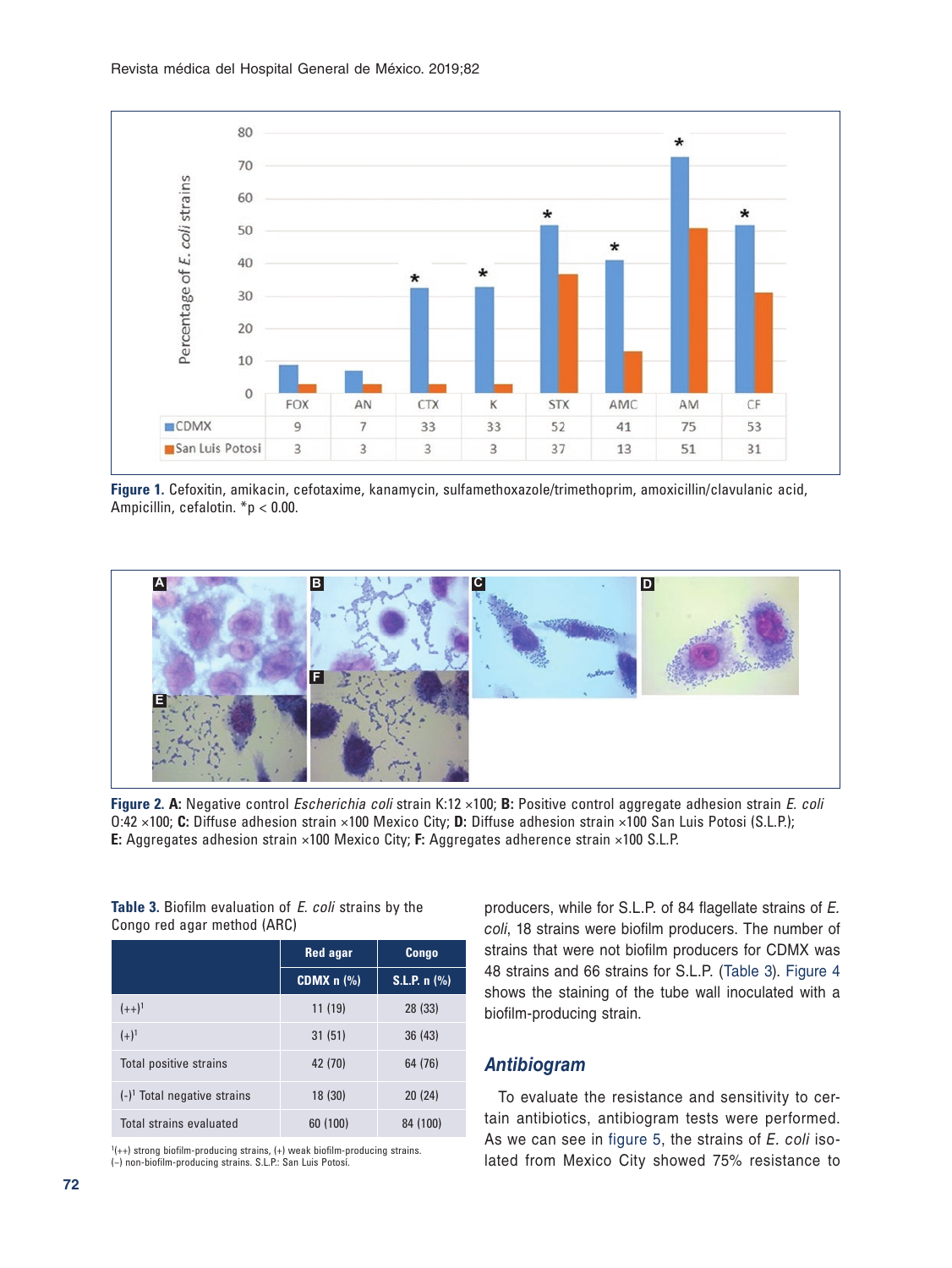<span id="page-6-0"></span>

**Figure 3. A:** Upper strain O:42 negative control (colorless colonies), lower part K strain: 12 positive control (crystalline dry black colonies); **B:** (++) dry black crystalline colonies; **C:** Pink colonies with the black center (+); **D:** Colorless colonies, negative control; **(B-D)** Belong to strains of San Luis Potosi.



**Figure 4.** Tube 1, *Escherichia coli* K12 positive control strain. Tube 2 (−), O: 42 negative control strain.

AM, while the strains from SLP showed 51% and the statistical analysis showed a statistically significant difference with  $p = 0.000$ . About 53% of the strains of Mexico City were resistant to cefalotin (CF) and in S.L.P., only 31% with  $p = 0.001$ . About 52% of the Mexico City strains showed resistance to SMX/TMP in relation to 37% of strains of S.L.P. with  $p = 0.03$ . 41% of the strains of Mexico City showed resistance to amoxicillin/Clavulanic acid in relation to 13% of strains of S.L.P. with a statistically significant difference of  $p = 0.000$ . About 33% of the strains were resistant to kanamycin in Mexico City, in relation to 3% of the strains of SLP and the statistical analysis showed  $p = 0.000$ . 33% strains in the CDMX and 3% in SLP presented resistance to cefotaxime, with  $p = 0.000$ .

## **Discussion**

The bacterium *E. coli* is the etiological agent of diseases of the digestive tract, urinary tract, and central nervous system. At present, it is known that there are several factors related to genotypic changes of this bacterium, from which derives the importance of determining not only the bacterium as the causative agent of diarrhea but also to identify the virulence genes related to the disease.

Although there are reports in which the prevalence of different pathotypes was determined, these studies come from populations from different geographical areas, different development conditions and different age groups, which makes it difficult to carry out comparative studies.

In the present work, to compare the *E. coli* virotypes from two states of the Mexican Republic and evaluate both genotype and phenotype, stool samples were obtained from children with diarrhea from SLP and Mexico City. The population are different both in geographical characteristics and in their population composition. According to data obtained from the National Institute of Statistics and Geography (INEGI), 36% of the population in SLP and only 0.5% in Mexico City are considered rural and with differences in the degree of social lag.

The results showed a higher incidence of *E. coli* virotypes isolated from stool samples from S.L.P. in relation to the virotypes of this bacterium identified from Mexico City.

The virotype that presented a higher prevalence in both study groups was ETEC. In Mexico City 49% and S.L.P. About 67% of the strains and the statistical analysis showed a significant difference ( $p = 0.009$ ). The data obtained in this work agree with that published by Nataro and Kaper<sup>6</sup> Paniagua et al.<sup>[3](#page-10-2)</sup> and Qadri et al.<sup>[25](#page-10-22)</sup> who affirm that ETEC is the most frequently found pathotype in developing countries as well as in developed countries, and the high prevalence of ETEC is related to its capacity for colonization<sup>6</sup>.

Regarding the virulence genes identified for ETEC, the genes that code for LT and ST toxins were those that occurred most frequently in the strains studied. The prevalent gene for both groups was the one that codes for the LT toxin. The strains isolated from Mexico City presented 30% and SLP 57% of the strains. This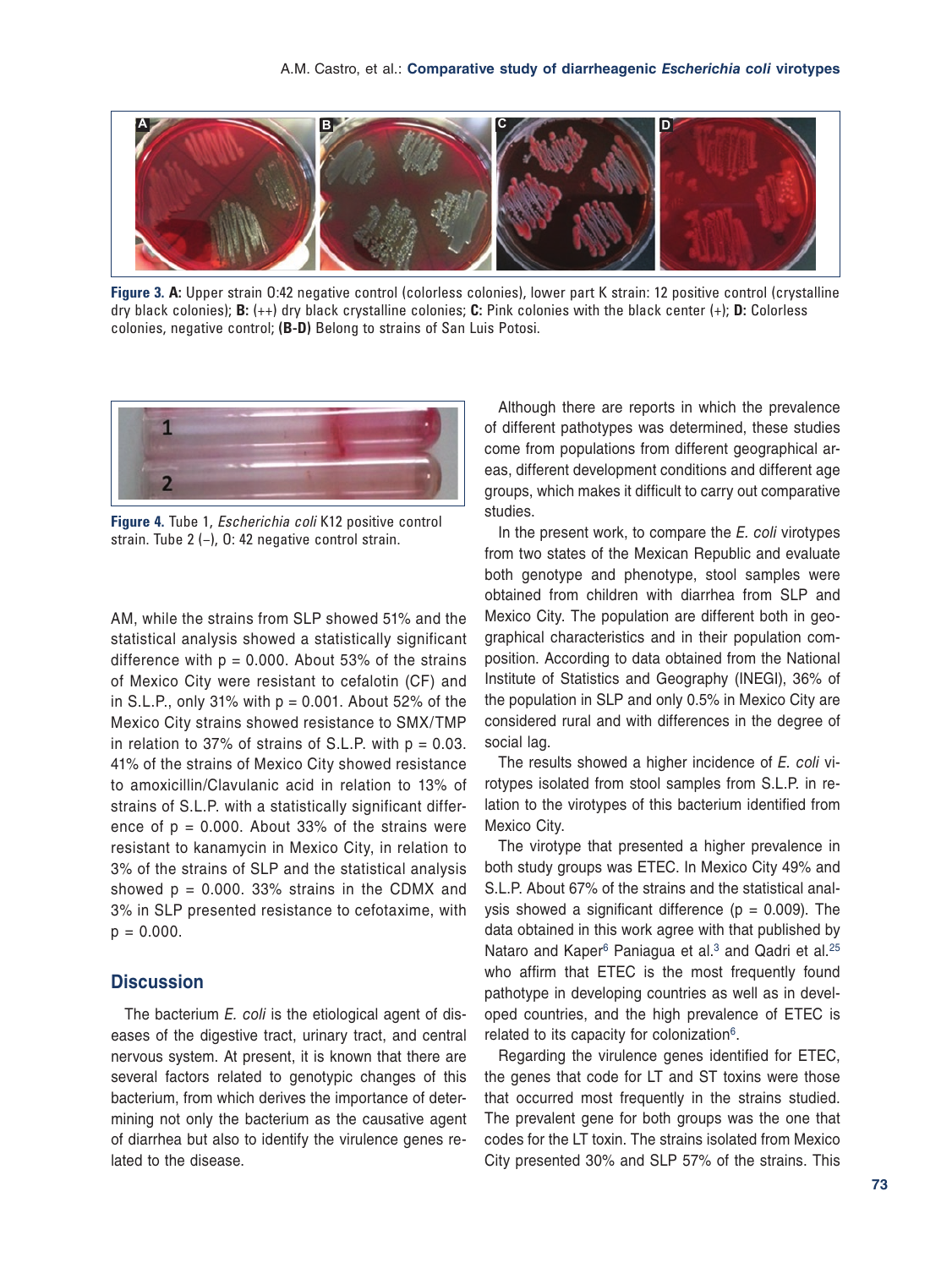<span id="page-7-0"></span>

**Figure 5.** AM: ampicillin; AMC: amoxicillin/clavulanic acid; AN:amikacin; CF: cefalotin; CTX: cefotaxime; FOX: cefoxitin; K: kanamycin; STX: sulfamethoxazole/trimethoprim. \*p < 0.00.

is concordant with Cortes et al.<sup>[26](#page-10-23)</sup>, Jiang et al.<sup>27</sup>, Pani-agua et al.<sup>[3](#page-10-2)</sup>, Estrada-García et al.<sup>28</sup>, and Qadri et al.<sup>[25](#page-10-22)</sup>.

Given that, *E. coli* strains were from fecal samples taken during the spring and summer seasons, it is likely that the incidence of the ETEC pathotype is seasonal, and this is in line with that published by Estrada-García et al. $^{28}$ .

The EHEC virotype was the second most frequent in the state of S.L.P., with 30% of the positive strains and in the CDMX with 3%. The statistical analysis showed a significant difference ( $p = 0.000$ ). The high prevalence of this virotype in the S.L.P. population is striking compared to both Mexico City and that published by other authors. Estrada-García et al.<sup>28</sup> showed that the frequency of EHEC in Mexico City was 2.5%. Vilchez et al.[29](#page-10-26) in a study conducted in Nicaragua reported 2.1%, Nataro and Kape[r6](#page-10-5) mentioned that this virotype is isolated less frequently in the underdeveloped population compared to the ETEC and EPEC virotypes. However, according to Clarke et al.<sup>30</sup>, EHEC has become an important virotype due to the increase in the number of outbreaks that have appeared in both developed and developing countries and mentions that this increase may be due to the high consumption of badly cooked food.

Despite the high prevalence of EHEC in S.L.P., there is no report from the health authorities of the state regarding the outbreaks of hemolytic uremic syndrome, as occurred in Germany in the year 2011<sup>31</sup>.

Like EHEC, the prevalence of the EIEC virotype was higher in the state of S.L.P. (28%) and for Mexico City (4%) finding a statistically significant difference ( $p = 0.000$ ). Estrada García et al.<sup>28</sup> found 5% of this virotype, which coincides with our data in Mexico City and differs with the results obtained in S.L.P.

Clarke et al.<sup>30</sup> as well as Escher et al.<sup>32</sup> considered the EIEC virotype as the causal agent of morbidity and mortality in both children from developed and developing countries due to poor sanitary and hygiene conditions. It is likely that the high prevalence of this virotype in S.L.P. is related to that published by Clarke et al.<sup>30</sup> given that S.L.P. presents a high degree of social lag.

The EPEC virotype was presented in 9% of Mexico City and 5% of SLP strains. Paniagua, et  $al^3$ ., in a study in children with diarrhea in Mexico City determined the presence of EPEC with a percentage of 9.3% similar to that found in this work and to that of other countries, which ranges from 5 to 10%<sup>33</sup>. The EPEC virotype is classified as typical (tEPEC) and atypical (aEPEC). According to the results obtained in this study, only aEPEC strains were identified for both study groups, and these results coincide with what was published by Ochoa et al.[34](#page-10-31) who affirms that aEPEC is the most commonly associated virotype of diarrhea in children.

The EAEC virotype was found in 14% of the strains for both study groups, data similar to that published by Aslani et al.[35](#page-10-32) who conducted a study to identify the EAEC virotype in samples of children with diarrhea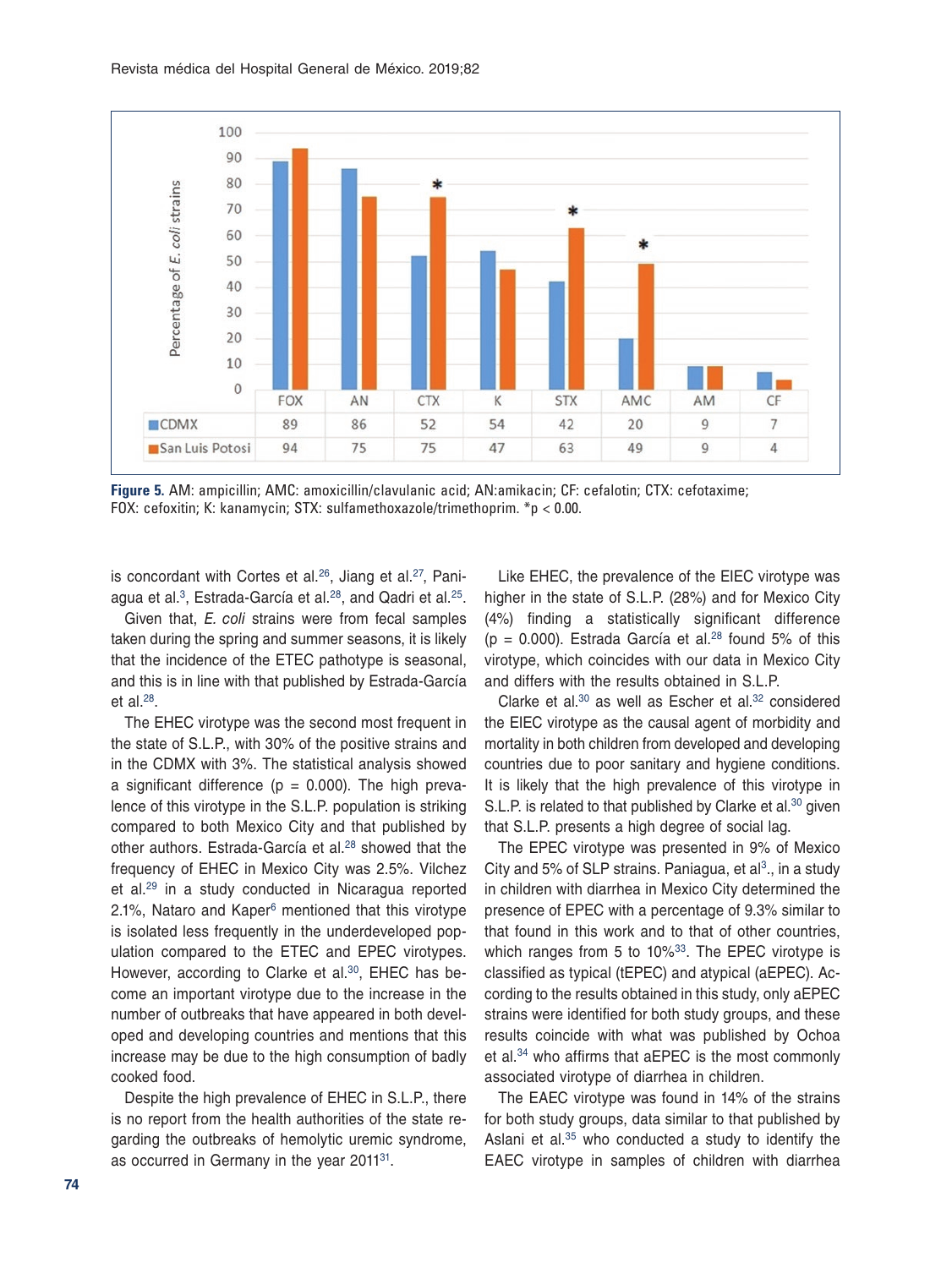presenting in 10% of the study population<sup>36</sup>. Jenkins et al., (2006) out of 500 total samples were able to identify 8% of EAEC.

It has been considered that EAEC is an emergent pathotype<sup>37</sup> given that it has been presented in both developing and developed countries as in the case of the United Kingdom<sup>37</sup>. Furthermore, this pathotype has been associated as one of the causative agents of traveler's diarrhea[29.](#page-10-26)

The genes identified for this virotype were aat and astA, which have been related to the aggregative adhesion phenotype. The astA gene found in greater numbers with respect to the aat gene, in both study groups, which agrees with that published by Jenkins et al.<sup>[36](#page-10-33)</sup>

Once these genes were identified, the adherence test was performed to evaluate the AA in *E. coli* strains. In Mexico City, of 17 strains that carried some of the two genes, only one strain showed AA and 12 diffuse adhesion strains. While for S.L.P., of 14 strains evaluated, four strains showed diffuse adherence and four strains AA. It should be mentioned that all the strains that had some type of adherence carried the astA gene. These data show that the astA and aat genes are present in *E. coli* strains with a not only aggregative adhesion phenotype but are also present in strains of *E. coli* that adhere to the HEp-2 cells in a diffuse form. These data agree with that published by Jenkins et al.<sup>[36](#page-10-33)</sup>, who performed the HEp-2 cell adhesion assay and found no relationship between the presence of genes and the aggregative adhesion phenotype.

In relation to the higher prevalence of *E. coli* virotypes in SLP, compared to the *E. coli* virotypes identified in the CDMX, this may be due to the living conditions of the population belonging to a former state. According to INEGI, SLP is considered one of the states with the greatest social backwardness, since 53 of the 58 municipalities have a high degree of poverty such as lack of services, education, health, basic services, and spaces deficient housing. This favors that gastrointestinal diseases are a serious health problem for this population.

Another factor of virulence that has recently been considered of great clinical importance has been the production of biofilm in various bacteria, including *E. coli*<sup>12</sup>. In the present work, biofilm production was evaluated only in the mobile *E. coli* strains based on the work of Pratt and Kolter<sup>11</sup>, Reisner et al.<sup>12</sup>, and Wood et al.<sup>38</sup> who showed that the flagellum is related to biofilm formation. The formation of this was evaluated by two methods: Congo red agar (ARC) and the Christensen method (in tube). By the Congo red method

in Mexico City, 70% of the strains were biofilm producers and for S.L.P. 76% with the Christensen method, for Mexico City, 19% of the strains formed biofilm and for S.L.P. 21%. The results obtained showed that, although all the strains evaluated showed mobility, not all of them were biofilm producers. This is why we consider that in addition to the flagellum, there are other factors that are related to the formation of said structure. Other factors related to biofilm formation include cellulose production<sup>39</sup>, as well as the expression of pili Type 1, which has been considered a determining factor in the first steps in biofilm production $40$ .

The results showed that the most effective method to evaluate biofilm production was the ARC method. These data agree with that published by Serra et al[.13](#page-10-12) Among the advantages of biofilm formation are resistance by bacteria to environmental conditions, evading the immune re-sponse and generating resistance to antibiotics<sup>[41](#page-10-38)</sup>.

Interestingly, it was observed that strains of *E. coli* belonging to a certain pathotype carried genes belonging to other pathotypes. In [figure 6,](#page-9-0) we can observe the distribution of genes in strains isolated from both Mexico City and S.L.P. In addition, these data show that the origin of *E. coli* strains behaves differently when sharing genes between different virotypes, that is, the strains of SLP share genes between different virotypes in relation to *E. coli* strains of the Mexico City. This heterogeneity can be due to the transfer of genetic material that occurs between the bacteria, which can later lead to a new classification of pathotypes.

In the antibiogram tests, resistance, and sensitivity to the antibiotics tested were determined. The results showed a greater number of strains of *E. coli* resistant to different antibiotics in Mexico City compared to strains of *E. coli* from SLP, with a statistically significant difference for AM, cephalothin, SMX/TMP, amoxicillin/clavulanic acid, cefotaxime, and kanamycin. Regarding the percentage of strains resistant to AM, the results coincide with that published by Jiang et al. $42$  Ampicillin as well as CF belong to the group of β-lactams, the high resistance of the strains against this antibiotic is probably related to the development of β-lactamases. It has been observed that bacteria that had developed β-lactamases, also show resistance to amoxicillin and some first-generation cephalosporins, as is the case with  $CF<sup>43</sup>$  $CF<sup>43</sup>$  $CF<sup>43</sup>$ .

The results obtained in this work showed a higher percentage of resistance to antibiotics of the strains of *E. coli* belonging to Mexico City, with respect to the *E. coli* strains of S.L.P. According to Guan et al.[44](#page-10-41), the resistance can be modified due to geographical location, agricultural management, as well as the levels and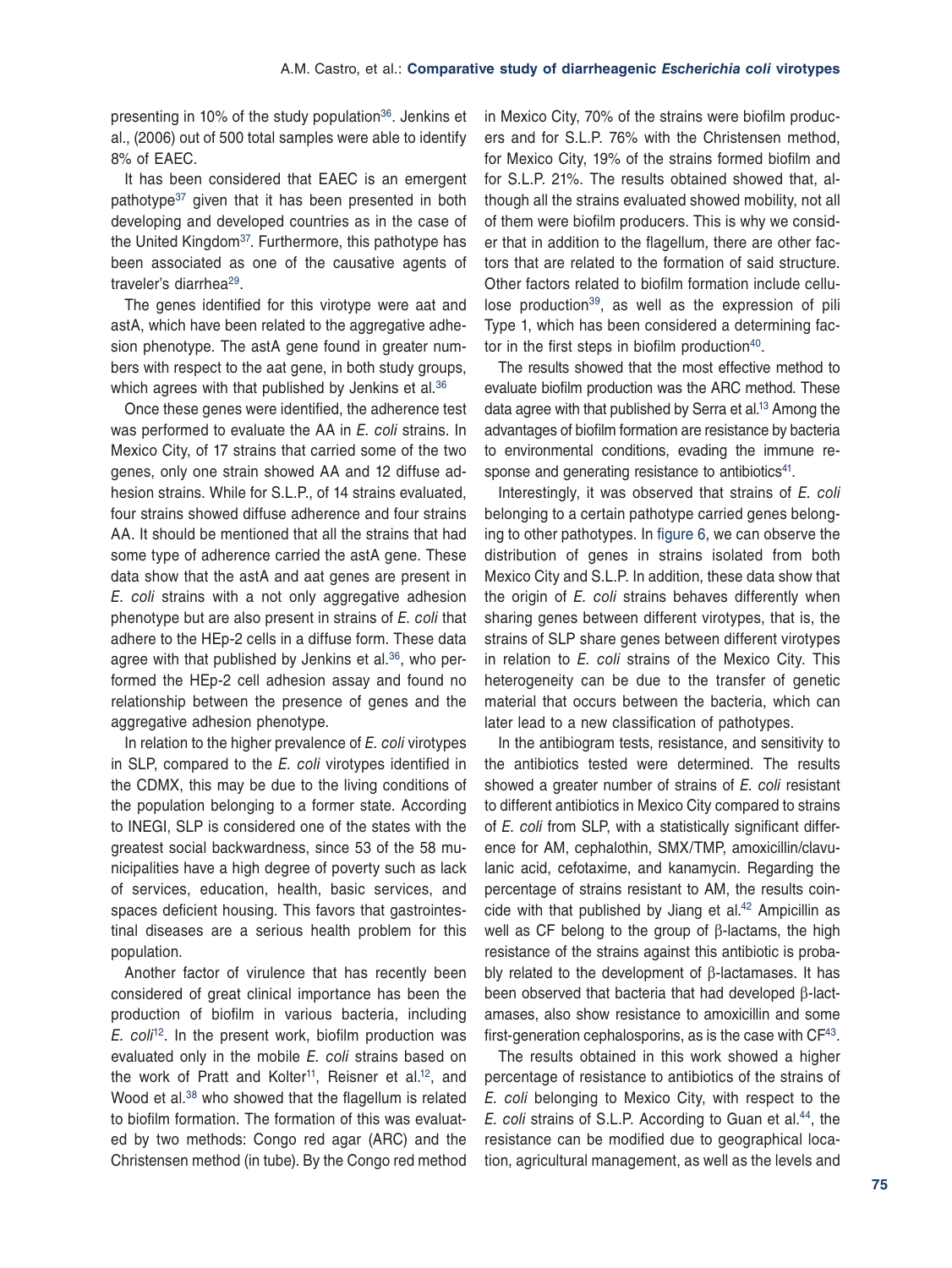<span id="page-9-0"></span>

**Figure 6.** ETEC: enterotoxigenic *Escherichia coli*; EAEC: enteroaggregative *Escherichia coli*; EPEC: enteropathogenic *Escherichia coli*; EIEC: enteroinvasive *Escherichia coli*; EHEC: enterohemorrhagic *Escherichia coli*. \*p < 0.00.

types of antibiotics used in the local population. In relation to the sensitivity to the antimicrobials tested, the highest percentage of sensitive strains occurred in *E. coli* isolated from S.L.P., with statistically significant differences for cefoxitin, SMX/TMP, and amoxicillin/ clavulanic acid. This is probably due to better management of antibiotics in S.L.P.

This is the first comparative study performed with diarrheagenic *E. coli* in Mexico, with stool samples from the federal entities Mexico City and S.L.P. In these strains, both genotypic and phenotypic aspects of the bacteria were analyzed, showing a high prevalence of the ETEC virotype in both populations. This is in contrast to the EIEC and EHEC virotypes, which showed a high prevalence of *E. coli* strains from SLP, result that is striking since such a high prevalence of these virotypes had not been documented in Mexico. Likewise, a great heterogeneity of genes present in the strains of *E. coli* was observed, since these strains share genes that allow them to be classified in more than one virotype as the strains from S.L.P. being more heterogeneous

Both the biofilm formation and the adhesion to HEp-2 cells were presented in greater numbers in strains of S.L.P. All these factors related to the virulence of *E. coli*, allow us to consider that the strains from S.L.P. are more virulent than the strains isolated in the Mexico City.

Regardless of the fact that *E. coli* is one of the most studied bacteria, the present work showed that this bacterium still has a lot of information to contribute.

# **Conflicts of interest**

The authors declare that they have no conflicts of interests.

#### **Acknowledgments**

We wish to thank Eng. David Limón Cruz for elaborating the figures. This work was supported by Facultad de Medicina, National Autonomous University of Mexico.

#### **Ethical disclosures**

**Protection of human and animal subjects.** The authors declare that the procedures followed were in accordance with the regulations of the relevant clinical research ethics committee and with those of the Code of Ethics of the World Medical Association (Declaration of Helsinki).

**Confidentiality of data.** The authors declare that they have followed the protocols of their work center on the publication of patient data.